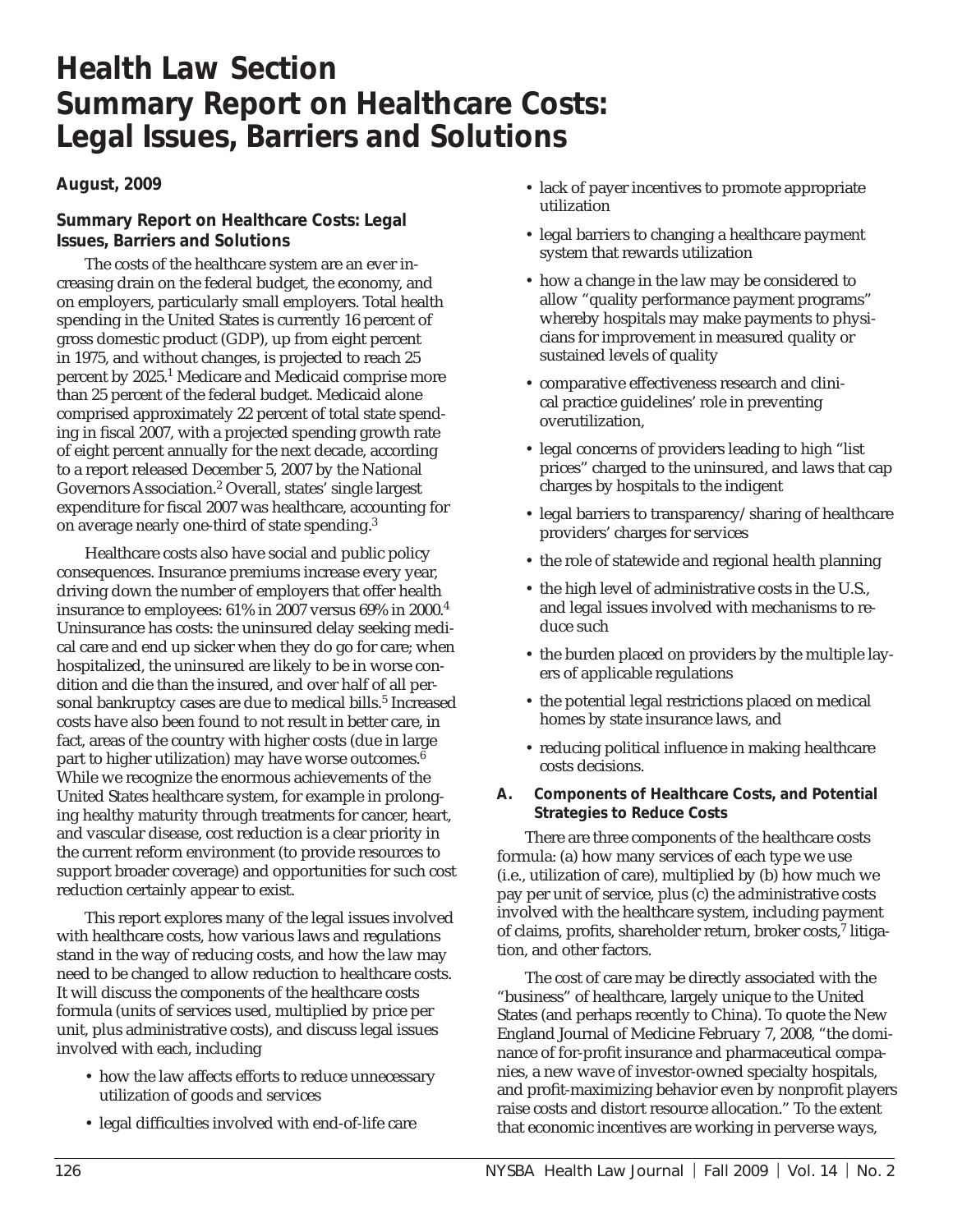policy, legal and legislative changes may be in order. The commercialism of healthcare is strongly related to findings of the 2007 McKinsey study ("Accounting for the Cost of Healthcare in the US") that the overriding cause of high US healthcare costs is the failure of the system to (a) provide sufficient incentives to consumers to be value conscious in their demand decisions, and (b) establish the necessary incentives or mandates to promote rational supply. Although maximization of profit may be standard practice on an institutional level, society as a whole bears the cost when applied to healthcare, because it is generally tied to higher overall costs.

Reduction in healthcare costs will only come about with a reduction in utilization, a decrease in price of services (perhaps through driving consumers to more efficient providers), and/or a reduction in administrative costs. Although opponents of reform attempt to scare the public with words such as "rationing care," the reality is that healthcare dollars are not endless and choices must be made that will direct care to the activities that are the most effective. However, this paper will not discuss issues related to the overt rationing of care by government or private payers. Those policies may lower the costs a particular payer may bear, but they do not affect the cost of the service, and an argument exists that rationing already exists, albeit based on the ability to pay.

#### **B. Legal Issues Involved with Reducing Healthcare Costs**

Consideration of restructuring the healthcare system to provide appropriate incentives and reduce costs raises a large number of legal issues. Legal issues include statutory and regulatory limitations, creating legally allowable structures that provide appropriate incentives (e.g., the inability of hospitals to pay non-employed physicians for changes in utilization), rights under existing law, contractual obligations (e.g., confidentiality clauses in provider-payer contracts and effect on transparency), antitrust issues, ERISA, insurance rating systems, ability of payers and employers to change employee/subscriber behavior under existing law, and more. Legal options to address healthcare costs may include possible state and/ or federal legislation to limit some of the administrative costs (e.g., establishing a brain-damaged baby fund similar to the national vaccine pool or having a single healthcare claims adjudicator), incentivizing insurers to keep subscribers healthy and manage care (not just costs) by requiring the insurers to be to responsible for patients' care over the long run, removing regulatory impediments to alignment of incentives among providers, payers and patients, and providing immunity to providers who follow certain delineated standards. Neutralizing the incentive of each player to protect their own position through lobbying and the political system may best occur through the establishment of a politically immune "healthcare board" similar to the Federal Reserve Board or the military's base closing commission. The legal community

can assist in formulating and structuring both healthcare system reform and payment reform.

Exploration of how the United States can reduce healthcare costs optimally involves trying to predict what challenges may be posed. Because affected groups will likely attempt to halt a reduction in healthcare costs that affects those groups' profit margins (or, in the case of consumers, access to care), thought should be given to what legal issues are involved in strategies seeking to reduce healthcare costs. Consideration of the legal issues as part of the structuring of cost reduction strategies can minimize later challenges, and save time and resources.

This paper will discuss only those legal issues involved with healthcare reform that are targeted at healthcare costs. There have been and will continue to be many efforts at healthcare reform whose aim is different from reduction of healthcare costs, e.g., Massachusetts' effort to reduce the number of uninsured. The goal of providing coverage to those without insurance, while admirable, is to be distinguished from cost containment. Although conceptually there is an argument that providing insurance coverage to more people may reduce costs by allowing care to be received on a preventive basis rather than later in a disease process, the net effect may be more care provided to more people, which is a laudable but costly result. If the result is improved health, there is an obvious benefit to increased insurance coverage, but a reduction in healthcare costs should not be an expected benefit. Obviously, certain advocates disagree.

This paper will also not discuss the issues surrounding health information technology. The use of information technology in the healthcare system will likely expand given the financial incentives for such in the recently enacted American Recovery and Reinvestment Act (ARRA). Although health IT has long term benefits including (i) mistake reduction and (ii) reduced payment delays and lower administrative costs, at least one study found that health IT will add to costs in the short run.<sup>8</sup> Even the government's generous ARRA subsidies will not fund all of the costs, and use of alternative funding services will raise multiple legal issues, including Stark, anti-kickback, and privacy/HIPAA issues beyond the scope of this paper.

Below is a discussion of each of the three components of healthcare costs (utilization, cost of goods and services, and administrative costs), various strategies that may be considered as part of any effort to reduce healthcare costs, legal challenges that may be asserted, and legal issues involved with such.

## **1. Use of Goods and Services, and Efforts to Reduce Unnecessary Utilization of Care**

Utilization is the number of services of each type that we consume, whether hospital services, physician services, home care, drugs, imaging, etc. The significance of utilization as to costs is best illustrated by the Dartmouth-Atlas study, which explains the variation in Medicare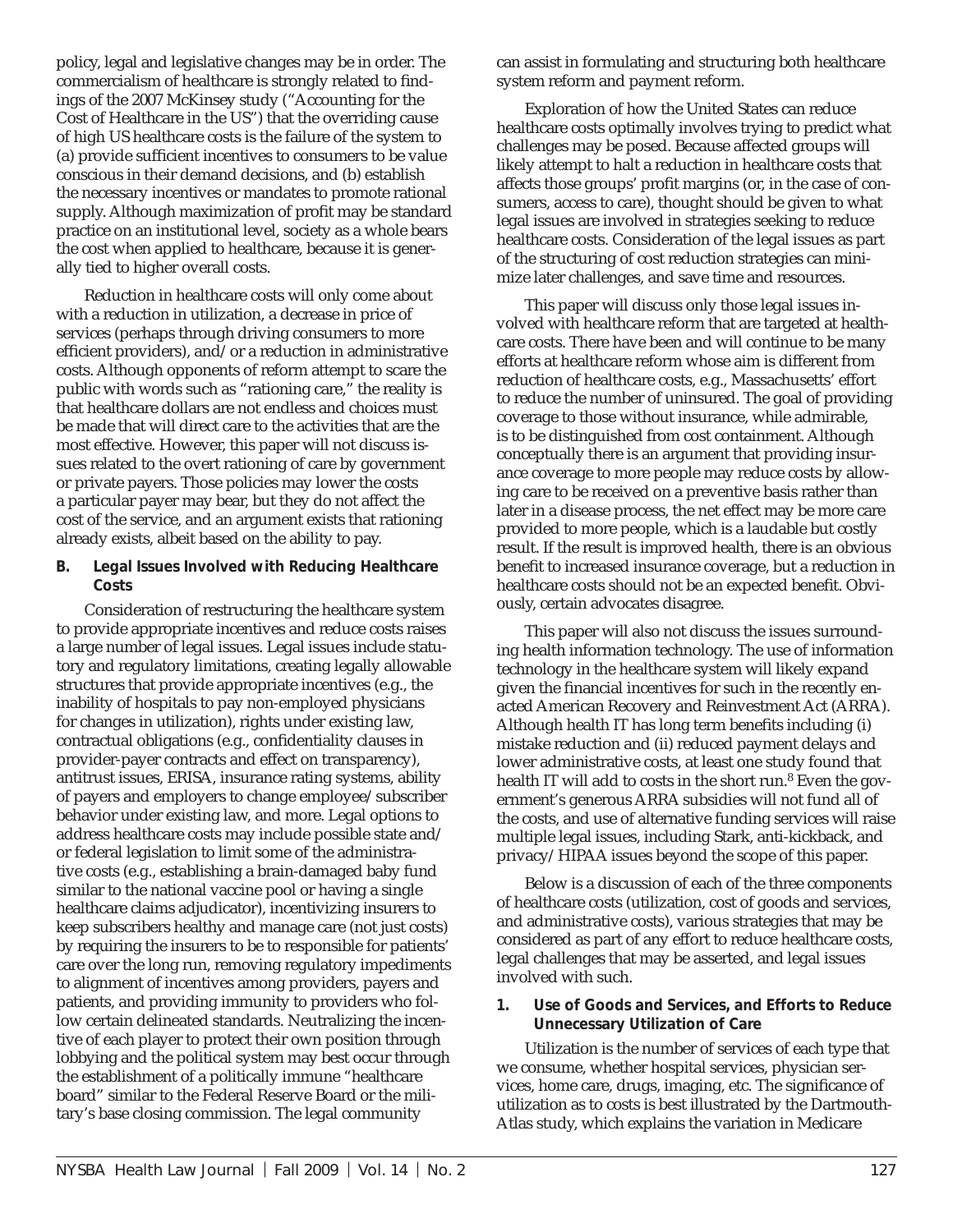costs per beneficiary in different areas of the country as due to differences in utilization of services.9 Each of the parties in the healthcare equation (patients, providers/ suppliers and payers) must be incentivized to utilize the "appropriate" number of services. (Of course, part of the problem is that there is no definition of what amount of services is "appropriate utilization," as addressed below.) Following is a discussion of the involvement of incentives on each of the parties driving healthcare costs, and the legal issues involved with such.

- **a. Patient Incentives to Utilize the "Appropriate" Number of Services**
- **i. Incentives to Reward Patients/Health Insurance Beneficiaries for Healthy Behavior**

Given that over seventy percent (70%) of healthcare costs are spent on chronic disease, promotion of behavior that reduces the incidence of obesity or other health conditions associated with chronic disease, can conceptually reduce health care costs. Healthy behavior may be encouraged by employer "wellness" programs, in which an employer provides a benefit to employees who, e.g., stop smoking or lose weight. However, there are several federal and state laws that limit an employer's ability to put into place a wellness program. For example, the Americans with Disabilities Act (ADA), which prohibits discrimination on the basis of a disability, restricts employers from inquiring about employers' medical conditions or requiring medical exams. Under the ADA, an employer may not take action against an employee (including with regards to health insurance or other benefits) that treats a disabled employee differently than other employees. Under Equal Employment Opportunity Commission (EEOC) guidelines, wellness programs may be part of an employer's *voluntary* wellness and health screening program, but a penalty may not be imposed for not participating. Thus, an employer may offer a weight reduction program, and if an employee is not able to participate because of a disability, the employer must make a reasonable accommodation to that employee so s/he is not penalized because of the employee's inability to participate.

In addition, under the federal Health Insurance Portability and Accountability Act (HIPAA), group health plans may not base eligibility for benefits on health status, medical condition (including physical and mental illness), claims experience, receipt of health care, medical history, genetic information, evidence of insurability, or disability. A group health plan also may not require higher premiums on the basis of any "health related factor." However, discounts may be offered (or copays and deductibles adjusted) for employees who participate in a "bona fide wellness program." The requirements of a "bona fide wellness program" are set forth in regulations jointly issued by the US Department of Labor, the Internal Revenue Service and the Centers for Medicare & Medicaid Services. These regulations allow differentiation of premiums and cost-sharing for employees who succeed in "wellness" programs such as smoking cessation or weight loss programs, only if the reward or penalty for success is limited.10

Various state laws also protect against employment discrimination, or regulate benefit programs, and can be relevant to wellness programs. Legal analysis regarding an employer's ability to institute a wellness program may also include review of a unionized employer's collective bargaining agreement, pursuant to which an employer may be required to negotiate wellness programs with a union. This may be due to the employer's agreement in its collective bargaining agreement to negotiate any changes in benefits, or a union's position that the National Labor Relations Act's requirement that employers bargain over "wages, hours, and other terms and conditions of employment" encompasses benefits (and wellness programs).

While the importance of not discriminating against the disabled must be recognized, also important is taking action to encourage prevention of those conditions leading to disabilities (and costs), to the extent such can be prevented or their incidence reduced. Another option to promote healthy behavior that may help avoid employment discrimination or risk-gaming by insurers is to distribute payments for healthy behavior through public health or other government entities. Mexico's Oportunidades program, which Mayor Bloomberg has proposed emulating in New York City, provides a model.<sup>11</sup> If there is a Congressional commitment, however to give employers "sweeping new authority to reward employees for healthy behavior," as reported in the New York Times on May 9, 2009, changes to the above regulations may need to be explored.

# **ii. High Deductible Health Plans**

Another structure that incentivizes patients to be prudent purchasers is the High Deductible Health Plan. These plans set large deductibles, and can be used along with health savings accounts, which allow individuals to set aside monies pre-tax to pay healthcare expenses within the deductible amount. All savings (the difference between the amount so funded and expenditures) accrue to the insured, who thus has an incentive to limit expenditures. Although widely available since 2004, only approximately 8% of beneficiaries throughout the U.S. were covered by this form of health insurance as of September, 2008.12 Although there are questions as to whether high deductible plans are workable for lower income individuals, these programs do not appear to raise material legal issues.

## **iii. Disease Management**

Like wellness programs, disease management programs are often focused on encouraging patients to do the right things for themselves (e.g., diabetics losing weight and taking medication to control blood sugar). Behavior modification incentives are often crucial to success of disease management programs, but their use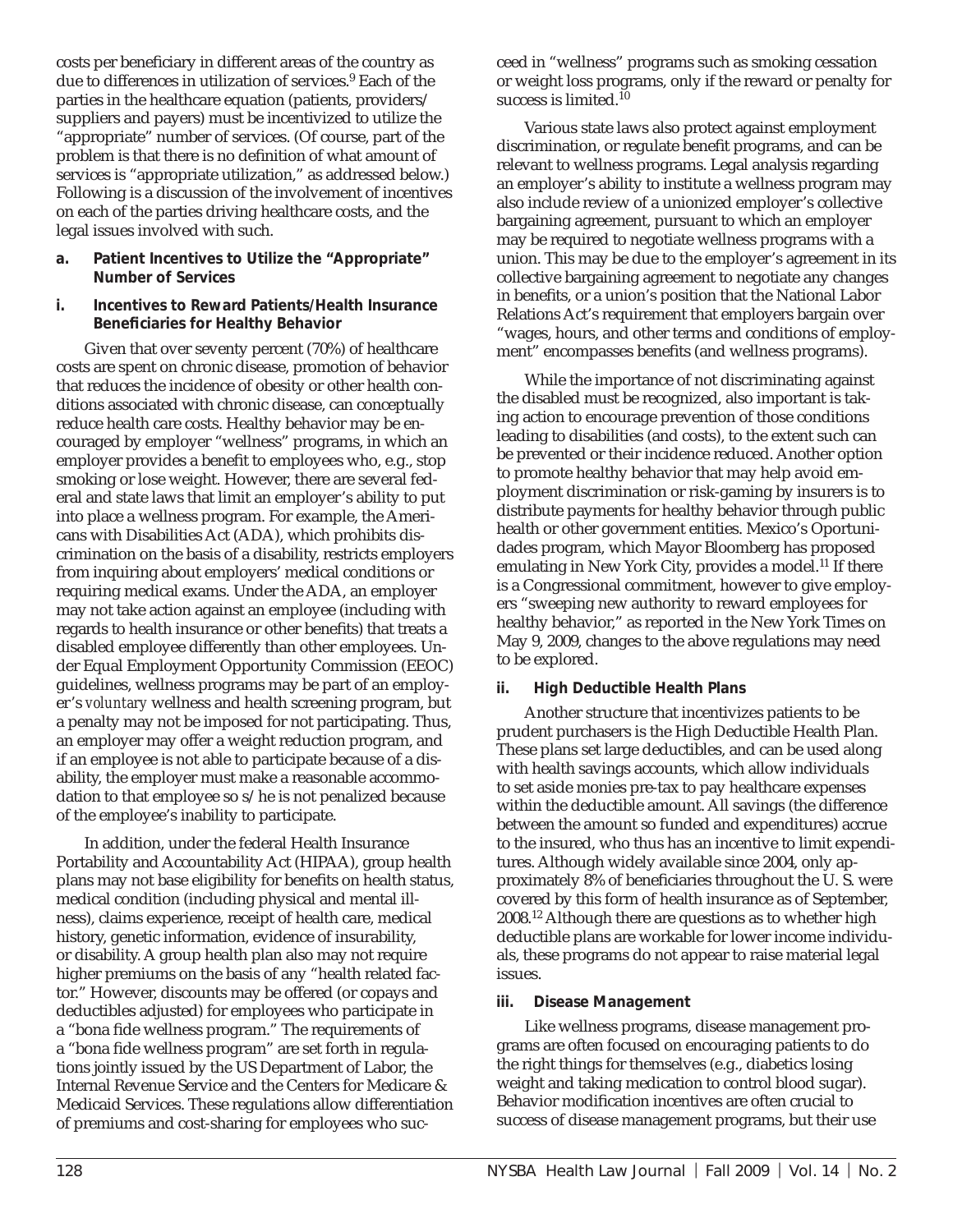is very limited by the legal restrictions placed on such. Legal limitations exist not only with employer programs, but even more so with government sponsored wellness programs and disease management programs. Due to the near ban on financial incentives to encourage healthy behavior in Medicare and Medicaid beneficiaries, disease management providers have struggled even in attempting to encourage Medicaid patients to complete health assessments, the first step in managing chronic disease. A provider or plan may be subject to penalties for offering anything more than a nominal incentive to encourage individuals to control their disease better.

The limitations on providing incentives to Medicare and Medicaid patients are due in large part to the Civil Monetary Penalties (CMP) provisions in Section 1128A(a) (5) of the Social Security Act, which prohibits offering remuneration to a beneficiary that is likely to influence the patient to seek items or services from a particular provider, practitioner or supplier, for which payment may be made by Medicare or Medicaid. The OIG has interpreted this law as allowing only goods or services valued at less than \$10 per item and \$50 per patient in the aggregate on an annual basis.13

In addition to the CMP, a disease management program may violate the anti-kickback statute, which makes it a criminal offense to knowingly and willfully offer, pay, solicit, or receive any remuneration to induce referrals of items or services reimbursable by the federal health care programs. "Remuneration" includes anything of value.

As with wellness programs, any desire to encourage disease management programs will require review and revision of the above laws, unless the disease management process is moved to the public health arena and administered separately from the health financing system.

## **iv. End-of-life Care and Challenges to the Concept That Healthcare Dollars Are Unending**

Medicare spends 25 percent of its dollars on care of its approximately six percent of beneficiaries in the last year of life,14 due in large part to the high utilization of high-cost services (intensive care, drugs and technology) at the end-of-life. Although health care services overall may engender an attitude of "spare no cost" by those patients and family members whose health is at stake, this attitude can be particularly pronounced with end-oflife decisions.

The legal issues involved with end-of-life care often revolve around consent, and the intensity of services a patient would want utilized to prolong their life/death. Advance directives have been promoted as a mechanism to allow patients' wishes to be expressed when the patient cannot do so personally, and may reduce costs through reducing utilization of services and technology. In the absence of a directive, family members often feel obliged (and providers can be required) to continue care despite its lack of long-term benefit, at least for some

time. Only a small percentage of the US population have advance directives, and although work should occur to increase this number, efforts to reduce end-of-life costs must encompass more than promotion of advance directives. Options to reduce end-of-life costs must address legal and non-legal factors involved with utilization of end-of-life services and technology, including (i) discomfort of physicians and providers in discussing death with patients and/or family and offering the option of less aggressive end-of-life care, (ii) the absence of clear legal authority for family and friends to direct the withdrawal or withholding of life-sustaining treatment under appropriate circumstances, based on the reasonably known wishes or the best interests of a patient without capacity to consent, (iii) reluctance of providers to withhold or discontinue treatment that offers no real benefit to the dying patient, (iv) the low rate of hospice use among Americans in general, and certain minority groups in particular, (v) concern with legal liability, (vi) overuse of ICU beds, and (v) lack of standards as to treatment at the end-of-life.

Some of the options that may address the above include:

- (i) promotion of clinical practice guidelines in endof-life care, which may help to reduce long-term use of expensive modalities on patients whose benefit from such is questionable;
- (ii) comparative effectiveness research to determine whether certain expensive drugs and treatments used at the end-of-life provide more benefit than less expensive alternatives;
- (iii) clarifying and in some states broadening the authority of family members to authorize the withdrawal or withholding of end-of-life treatment for their loved ones;
- (iv) have a federal law similar to the law in Texas, which provides a process that hospitals may take if family members refuse to allow discontinuation of care which the hospital and physicians feel is extraordinary/non-beneficial, and recognize the right of healthcare providers not to participate in non-beneficial care;<sup>15</sup>
- (v) define treatment that provides no medical benefit other than prolonging death as "non-beneficial treatment;" avoid the terms "care" (all patients should receive care) or "futile care"; and provide immunity for ceasing non-beneficial treatment if approved by an ethics committee or other appropriate body, or if consistent with clinical practice guidelines issued by a specialty society or other nationally recognized body.

Of course, debate as to the above should also include considerations of patient autonomy, informed consent, and the value placed on the lives of the elderly and disabled.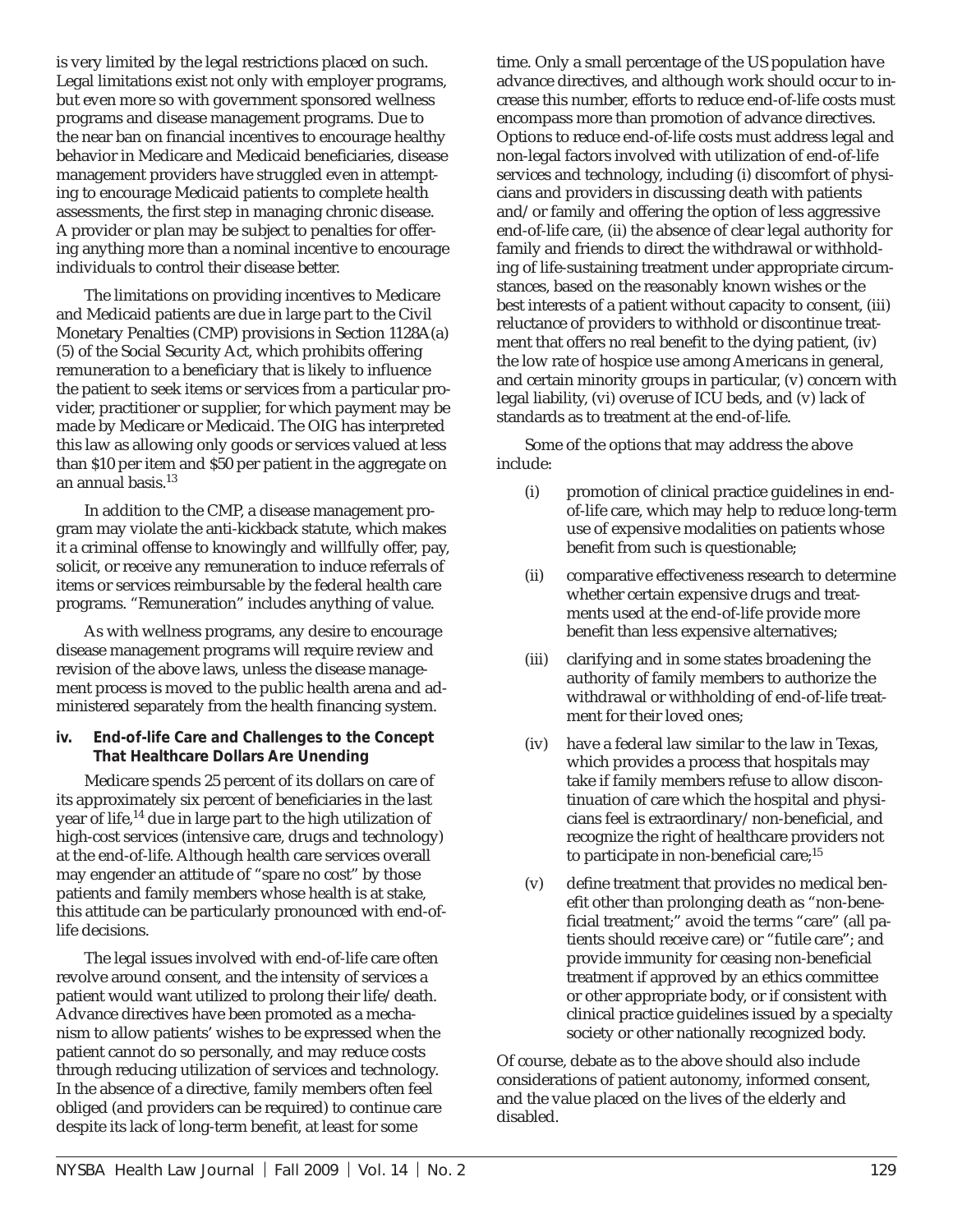## **b. Payer Incentives to Promote (Pay for) Appropriate Utilization**

Under the current system, payers' incentives are to reduce their financial responsibility for services, which lack of payment often reduces utilization. Patients/insureds often change insurance plans, and a payer likely will not have responsibility for a patient over an extended period of time. Therefore, the payer has no incentive to pay for services which may prevent long-term problems, because it is more likely than not that the payer will not be responsible for the individual in the long term when that problem arises.

In other countries such as the Netherlands, insurers are required to take responsibility for patients as long as the patient wishes to remain with that insurer. The benefit to this concept is that it truly "invests" the insurer in the patient, and motivates the insurer to keep the patient healthy so as to reduce the patient's long-term costs. Although making insurers responsible for patients potentially until such time as the patient is old enough to qualify for Medicare does not entirely abrogate a payer's incentive to deny care, it removes the incentive to deny care that will improve health over a period of time that may be longer than a one year subscriber contract. This concept legally may be strongest if enacted through an amendment to ERISA, as was COBRA, so as to maximize the number of health plans to which it applies.<sup>16</sup>

#### **c. Provider Incentives: Decreasing Unnecessary Utilization Through Changes in Payment Mechanisms (a/k/a "follow the money")**

One of the recognized impediments to a change in utilization of resources is the present payment system and the fact that physicians and many other providers are largely paid upon volume of services provided, inducing providers to offer more testing and procedures to compensate for an overall reduction over the past years in reimbursement for cognitive services. This was well illustrated in a July 2009 New Yorker article<sup>17</sup> exploring how such incentives have resulted in utilization of services in McAllen, Texas that have caused McAllen to have the second highest per capita healthcare costs in the nation: \$15,000 each year per Medicare enrollee. Compared to El Paso, with a similar population, McAllen has sixty percent more stress tests with echocardiography, 200 percent more nerve conduction studies to diagnose carpal tunnel syndrome, and 550 percent more urine flow studies to diagnose prostate troubles, yet McAllen's hospitals ranked worse than El Paso's on most Medicare metrics of care. Noting the financial focus of healthcare providers in McAllen, the surgeon author diagnosed "the primary cause of McAllen's extreme costs [as] very simply, the across-the-board overuse of medicine."

Not only does the current payment system reward utilization, it creates a perverse incentive whereby hospitals and physicians are financially penalized for keeping patients healthy, because healthy patients have less need

for medical services. Equally disturbing, the law as is creates substantial barriers to creating structures that can focus on quality rather than volume. Although Medicare and other payers are exploring other mechanisms of payment, e.g., for episodes of care, hospitals that are not in a demonstration project face legal burdens to attempting to structure arrangements that change the incentive for physicians to order more care and perform more procedures. These hurdles are largely due to restrictions set forth in (i) the physician self-referral (Stark) law, which prohibits physicians from referring to an entity in which they have a financial interest unless an exception exists (and no exception exists for rewarding physicians who decrease utilization), (ii) the anti-kickback law, which prohibits the offering or receipt of an inducement in return for referrals of patients or business paid for by Medicare or Medicaid, and (iii) the Civil Money Penalty statute ("CMP" law) at Section 1128A(b)(1) of the Social Security Act (42 USC Section  $1320a-7a(b)(1)$ ).

The purpose of these laws is to prevent financial considerations from interfering with patient care decisionmaking, and these laws are often necessary, given the dollars in the healthcare system. However, provision needs to be made for arrangements that allow doctors and hospitals to work together within certain guidelines to encourage quality, which promotes appropriate utilization. Although hospitals have some latitude with employed physicians under the Stark and anti-kickback laws, many hospitals do not have the financial resources to add numerous physicians to their payrolls, and there will always be independent attending (non-employed) physicians whose decisions as to patient care affect not only the patient, but impact on the hospital and overall healthcare costs.

The impact on healthcare costs of the relationship between hospitals and physicians can be seen from the Dartmouth Atlas study. The version of the study released in 2008 showed the difference in the number of physician services received by patients whose care was through Mayo Clinic as compared to those patients whose care was through an academic medical center in New York City. Patients who received their end-of-life care through Mayo Clinic received during the last six months of their life, on average, 24 physician consults, whereas patients who received their end-of-life care through the New York City academic medical center received in the same time period on average 76 physician visits. The patients' outcomes or quality of care were not deemed changed by either practice.

Of the above three laws, the anti-kickback law may be the least worrisome for hospitals that wish to implement or participate in a gainsharing or quality improvement project, as this statute requires intent. However, the current exceptions under the Stark law allow hospitals extremely limited ability to formulate a structure that provides physicians with an incentive to achieve quality mea-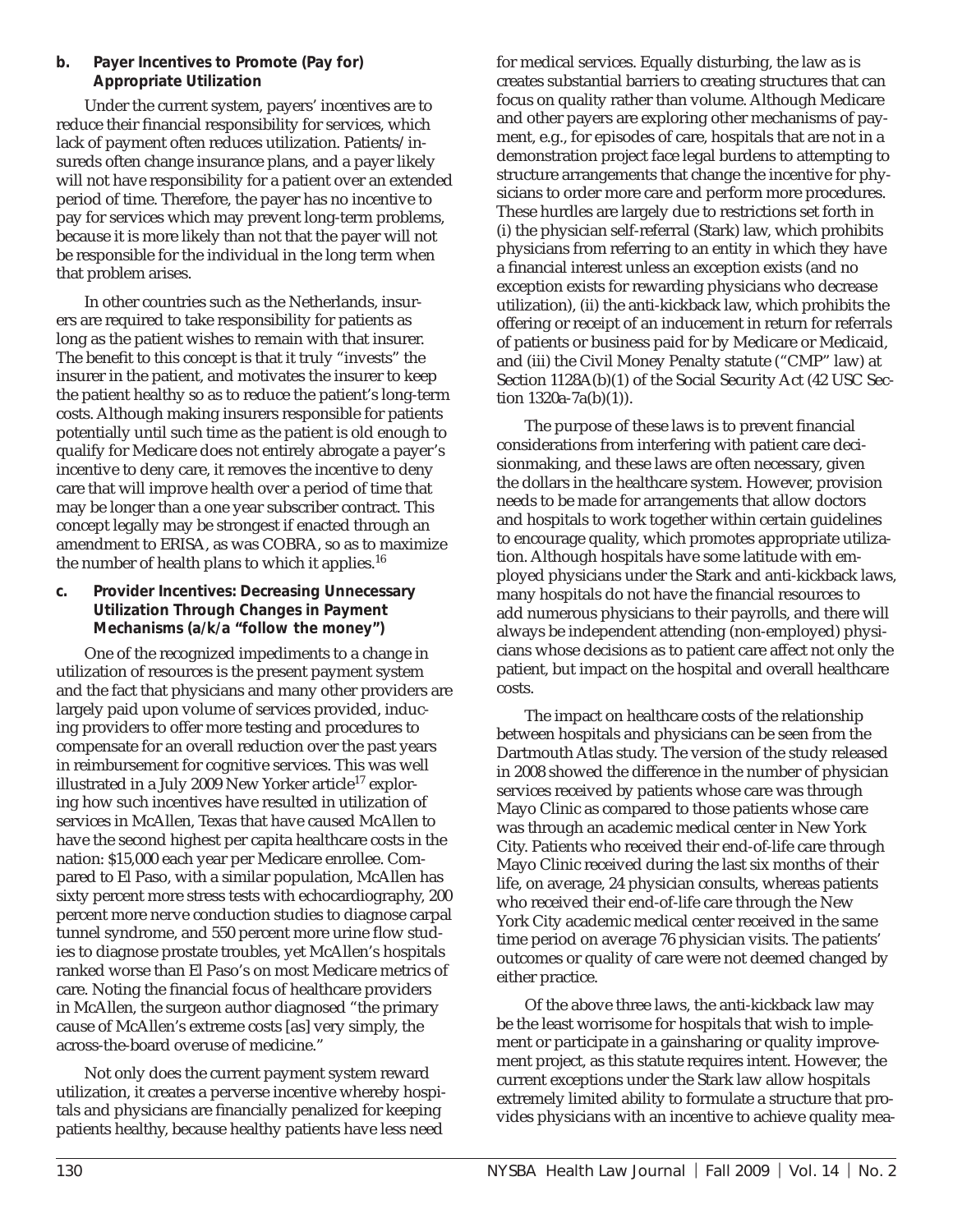sures and cost efficiency. CMS proposed an exception for incentive payment and shared savings programs in the 2009 Medicare Physician Fee Schedule proposed rule,18 but this was not finalized. In the final Medicare Physician Schedule for 2009, CMS posed fifty five (55) questions regarding shared savings programs and incentive payment plans and asked the industry for comment as to how such could be structured to allow flexibility without program abuse. One set of comments sent to CMS19 promoted the concept of allowing "quality performance payment programs ("QPPP")," whereby hospitals may make payments to physicians for improvement in measured quality or sustained levels of quality, which measures are defined and applied through the term of the program. The comments suggested certain safeguards for a QPPP, including that it be based on a written document identifying the measures, payments, qualifications, baseline and targets; that the program be required to use measures substantially related to nationally recognized measures, that no physician be able to be paid based on volume or value of referrals, and that the hospital conduct on-going monitoring of the program. An exception under the Stark law for QPPPs could potentially assist with not only an improvement in quality, but a decrease in costs, as ineffective or wasteful services are avoided.

Additionally, the CMP law has been widely interpreted to prohibit hospitals from trying to incentivize physicians to contain costs, as it subjects to civil monetary penalties and exclusion from Medicare/Medicaid a hospital that knowingly makes a payment, directly or indirectly, to a physician as an inducement to reduce or limit services provided to Medicare or Medicaid beneficiaries who are under the physician's direct care. The OIG has taken interpreted this law very broadly, stating in a July 1999 Special Advisory Opinion that:

> "The statutory prescription is very broad. The payment need not be tied to an actual diminution in care, so long as the hospital knows that the payment may influence the physician to reduce or limit services to his or her patients. There is no requirement that the prohibited payment be tied to a specific patient or a reduction in medical necessary care. In short, any hospital incentive plan that encourages physicians through payments to reduce or limit clinical services directly or indirectly violates the statute."

According to the OIG, this law prohibits hospitals from implementing "gainsharing" arrangements, whereby the hospital shares with physicians part of the money that a hospital has been able to save due to, e.g., use by physicians of less expensive equipment or following certain guidelines.

The OIG in 2001 began issuing advisory opinions allowing specific gainsharing arrangements, and has issued 14 favorable opinions as of 2009. However, the OIG does not seem to have changed its view that the CMP law prohibits gainsharing, but instead in its advisory opinions has either found that certain elements of the proposed arrangement do not have clinical significance (and therefore do not implicate the CMP law), or do have clinical significance but do not pose a risk of abuse. A recent article in the March 6, 2009 American Health Lawyers Journal20 makes a very plausible argument that the CMP law was intended to prohibit only payment for reduction in *necessary* care, and that it does not clearly prohibit paying physician to refrain from furnishing *unnecessary* medical care or to use one clinically equivalent medical supply or device rather than another. CMS and the OIG certainly have the ability to take a fresh approach to the CMP statute to allow alignment of hospital and physician incentives to improve care and reduce costs.

#### **d. Compare the Effectiveness of Care and Develop Clinical Practice Guidelines Against Which Utilization of Services Can Be Measured**

One reason for the large variations in utilization across the country is that there is no "standard" as to what amount of utilization is appropriate. Analysis of the "appropriateness" of treatment requires consideration of what treatments (or levels of treatment, or amounts of treatment) are most effective in achieving the goal of maximizing the patient's health.

The 2009 American Reinvestment and Recovery Act included \$ 1.1 billion for comparative effectiveness research. Comparative effectiveness in and of itself is not designed to control costs, but is to compare the effectiveness of treatments, for the purpose of improving quality, reducing wasteful variation, and enhancing how taxpayer dollars are used when paying for medical care. The Congressional Budget Office, in a 2007 report, defines comparative effectiveness as "a rigorous evaluation of the impact of different options that are available for treating a given medical condition for a particular set of patients."21 This report suggested that comparative effectiveness research could reduce health spending in the long term, and the CBO in a later report stated that it could help ensure that costly services were used only when they offer a clinical benefit greater than the benefit offered by less costly services. Review of use of comparative effectiveness research by other countries shows that it is used not as a way to refuse to pay for a service or drug, but as a way to determine relative payment based upon how effective the modality is compared to others. For example, Britain has used "pay for performance" pricing whereby the government receives a rebate if a technology does not perform in accordance with manufacturers' claims, or pays an enhanced price if greater effectiveness is demonstrated. Other countries such as France have used comparative effectiveness research to produce disease and product information for professionals and patients, allowing providers information from sources other than drug companies and device/technology vendors.22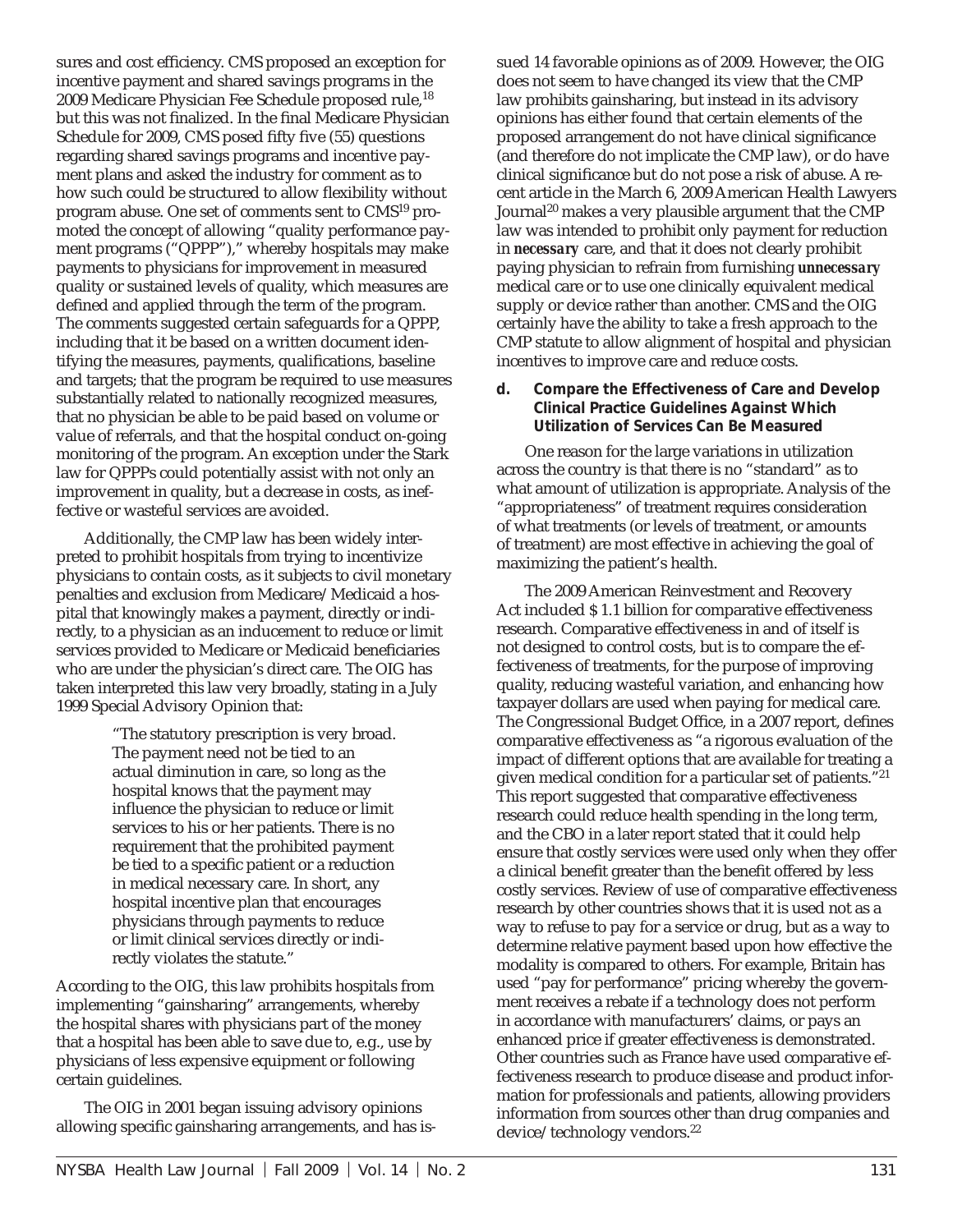That certain treatments and drugs have been proven to be more effective than others does not guarantee that the more effective (or equally effective and less costly) treatments/drugs will be used by practitioners. Encouraging use of treatments or drugs whose comparative effectiveness has been shown may require a reason to use an equally effective drug or treatment. One reason may be the extent of coverage of each treatment or drug. As part of the need to look at whether this nation can continue to afford treatments whose clinical effectiveness is no greater than other, less expensive treatments, Congress may wish to consider specifically authorizing Medicare to exclude more expensive treatments or drugs from coverage when, based upon clinical effectiveness research, they are shown to be no more effective than less expensive treatments or drugs. Application on a going-forward basis could increase chances of withstanding legal challenges, so that patients are allowed to finish a course of treatment or medication that has already begun; obviously, a process that recognizes possible individual discrepancies in drug response—which may make some drugs non-comparable for a given patient, and/or an exception process for patients who have developed stable complex long standing drug regimens—would also enhance the litigation position and address some consumer advocacy concerns.

Comparative effectiveness could potentially be translated into clinical practice guidelines (CPGs). These evidence-based guidelines guide clinical decisions by providing guidelines and/or criteria for diagnosis and treatment of specific diseases and medical conditions. CPGs are intended to document the best medical and scientific evidence and standardize medical care. Use of CPGs can assist not only in payment, but can also reduce costs in other ways, including reducing utilization. For example,

- (a) The Dartmouth Atlas study demonstrated how utilization of services differs in various areas of the country, illustrating how the "standard of care" can be flexible. Although flexibility can allow for patient preferences and patient response to treatment, lack of a standard of care can allow overutilization, e.g., with end-of-life care. Clinical practice guidelines for end-of-life care can help physicians discuss the use and benefit (or lack of benefit) of such in dying patients.
- (b) Clinical practice guidelines can also be used to help to prevent overutilization by physicians who order tests and procedures to avoid allegations of malpractice. A November 2008 study by the Massachusetts Medical Society estimates that physicians' ordering of unnecessary tests, procedures, referrals and consultations because of their fear of being sued adds at least \$1.4 billion per year to healthcare costs in Massachusetts alone. The study reported that 83 percent of physicians surveyed admitting practicing "defensive medicine," with an average of 18-28 percent of tests, procedures,

referrals and consultations, and 13 percent of hospitalizations, ordered to avoid lawsuits. A physician who follows clinical practice guidelines could be allowed a rebuttable presumption in a malpractice suit that the legally expected standard of care was used in the care of that patient. Although not conclusive, because a plaintiff could rebut this presumption through use of other evidence, use of clinical practice guidelines in this fashion could reduce unnecessary utilization and potentially reduce non-meritorious lawsuits against physicians, as well as reduce unnecessary services.

Development of clinical practice guidelines may raise antitrust concerns, depending upon who sets the standards. If CPGs set a standard for a market, a decision has effectively been made for that market. The antitrust law as applied to standard setting focuses on ensuring that the standard setting organizations are not captured by one or two of the market players, and that the process by which standards are set is fair and is not slanted to favor a particular player or outcome. This was illustrated in a May 2008 settlement between the Connecticut Attorney General and the Infectious Diseases Society of American (IDSA) regarding the IDSA's alleged anticompetitive behavior in development of clinical practice guidelines for diagnosis and treatment of Lyme's disease. The IDSA guidelines concluded that there is no scientific basis for "chronic Lyme disease,"23 that antibiotics beyond 30 days are not appropriate (despite other studies as to the effectiveness of long-term antibiotics) and that patients who fail to improve with the IDSA's protocol have no treatment options other than palliative care.

The IDSA was alleged, in combination with members of its Lyme disease guidelines panel, to have engaged in an unlawful refusal to deal in, and monopolization of, the market for Lyme disease, by abusing the guideline development process. After the AG's investigation found conflicts of interest with panel members, and refusal to appoint scientists with divergent views, the parties settled. The IDSA agreed to form a new panel to reassess the guidelines, appoint an ombudsman to ensure no conflicts of interest exist, and allow presentations by persons with different interests and views. These concerns are met in other countries by conflict of interest policies, careful composition of a panel reviewing specific effectiveness research, and engagement with stakeholders.24

The loudest objection to CPGs will be from technology, pharmaceutical and device providers/manufacturers/ suppliers whose technology or medications are not determined to be as clinically effective as another, or not superior in effectiveness to a lesser priced item. There will likely also be objections from practitioners who deride clinical guidelines as "cook-book medicine" that remove discretion to treat patients differently. The most effective objections to practice guidelines are likely to come from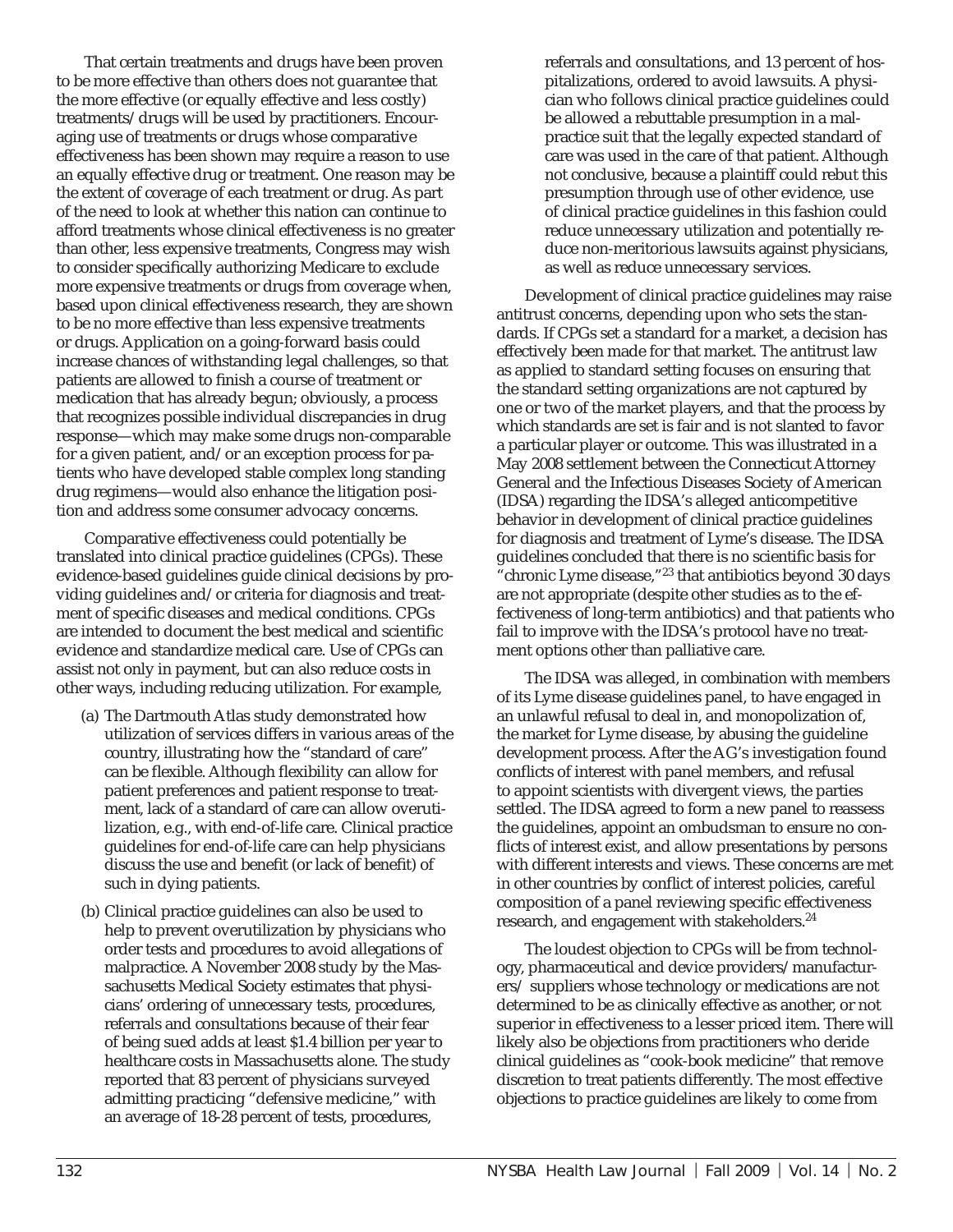patient advocacy groups, who will resist any program that reduces patient choice of care modalities.

While Congress and state legislatures would appear to have broad authority in the area (particularly when determining payments under public programs), many states (such as New York) afford State constitutional status to healthcare, which would be implicated in an extreme case. Moreover, Federal requirements that States must meet in operating Medicaid programs may further limit policy options in the area or require amendment. Challenges to federal or state administrative action creating such a program would be expected.

## **e. Allow Exploration of "Medical Homes"**

Medical homes are models of care based on the concept that patients with a "medical home" will receive closer coordination of care that can prevent exacerbations of illness and unnecessary care (and cost). Most issues involved with medical homes are financial (compensating physicians for their time in coordinating care) or operational, rather than legal. However, to the extent that state insurance laws may prevent medical homes, the law is restricting use of a model that may be able to improve patient care and reduce costs. For example, an operator of a medical home in Seattle that requires patients to pay low monthly fees (\$39-79 depending upon age) but gives 24/7 access for all primary physician care has found that the people who are attracted to them are the high utilizers.<sup>25</sup> Given that seventy percent of healthcare costs are spent on chronic disease, this model could conceivably reduce medical complications and attendant costs, while expanding access. However, in March 2009, the New York State Insurance Department stopped a physician from offering patients, including the uninsured, unlimited office care for \$79 per month plus a \$10 co-pay, claiming that the physician's fixed-rate plan was equivalent to an insurance policy.26

- **2. Cost of Healthcare Goods and Services/ Healthcare Consumer Protection**
- **a. Limitation on Charges for Healthcare Services for the Uninsured/Underinsured**

Overall healthcare costs are largely determined by the charges per unit of healthcare services, supplies, pharmaceuticals and goods provided by tax-exempt and for-profit hospitals, long-term care providers (some of which are large national chains), physicians, large pharmaceutical companies, and suppliers of various sorts. In a capitalist society, it is problematic to dictate what parties can charge (although charge limits are imposed by the Federal Government and some States as a condition of participation in Medicare). Instead, control is exerted over what the government or private payers pay for those goods and services. (For example, the debate on pharmaceutical pricing has primarily focused on the government acting as a purchaser for government labeled programs, and not on direct pricing controls.) However,

parties without a contractual arrangement with a healthcare provider or supplier (such as an uninsured patient who doesn't have the benefit of a negotiated rate with a hospital or pharmaceutical supplier) can be charged almost an unlimited amount, and certainly an amount that is a multiple of what a well-positioned buyer of services pays. This was illustrated by the rash of lawsuits against hospitals in the mid-2000s, in which patients alleged that hospitals were abusing their tax exempt status by charging uninsured patients high list prices that far exceeded what Medicare or private payers pay.27 The courts generally dismissed these suits, acknowledging there is no legal limit on charges.<sup>28</sup>

Some states such as New York and Illinois have passed legislation which caps the amounts (based upon Medicare payments) that hospitals may charge the indigent, and it may be appropriate to expand such legislation to include all persons without insurance (as well as potentially the underinsured), to apply to providers other than just hospitals, and to apply such on a federal level rather than have varied state laws. Alternatively, and perhaps preferably, thought might be given to ending the practice of maintaining a consistent charge for non-contracted patients and use by providers of a high "list price" charge unless financial need is demonstrated.

## **b. Price Transparency**

If healthcare providers and suppliers can charge what the market will bear, then changes should be made to the healthcare market to have it function like other markets. Perhaps a reduction in the cost of healthcare goods and services could be achieved by making the cost of services transparent and allowing consumers to compare prices, which will hopefully drive consumers to more efficient and less costly providers. However, one reason that a "rational" market does not seem to exist with healthcare services is because there is no ready way for healthcare consumers to compare prices and make reasoned decisions based upon the cost of the contemplated service. Medicare has made attempts to provide information to Medicare beneficiaries as to the charges by various providers for certain services, and some managed care providers have formulated databases of charges by certain providers in their network, which database is available to subscribers in that health plan. However, there is no database that a patient without insurance (or a patient with a high deductible plan) can view of all, e.g., providers in that locality who provide a certain type of service and their charges, so that a patient can compare charges in making a decision as to which services to purchase.<sup>29</sup>

Contracts between payers and hospitals, physicians or other providers generally contain confidentiality clauses, prohibiting the provider from disclosing the terms of the contract, including the payment terms. In addition, some payer contracts have "most favored nation" clauses, requiring the provider to give the payer the best rate that it gives to any other payer. Even without a most favored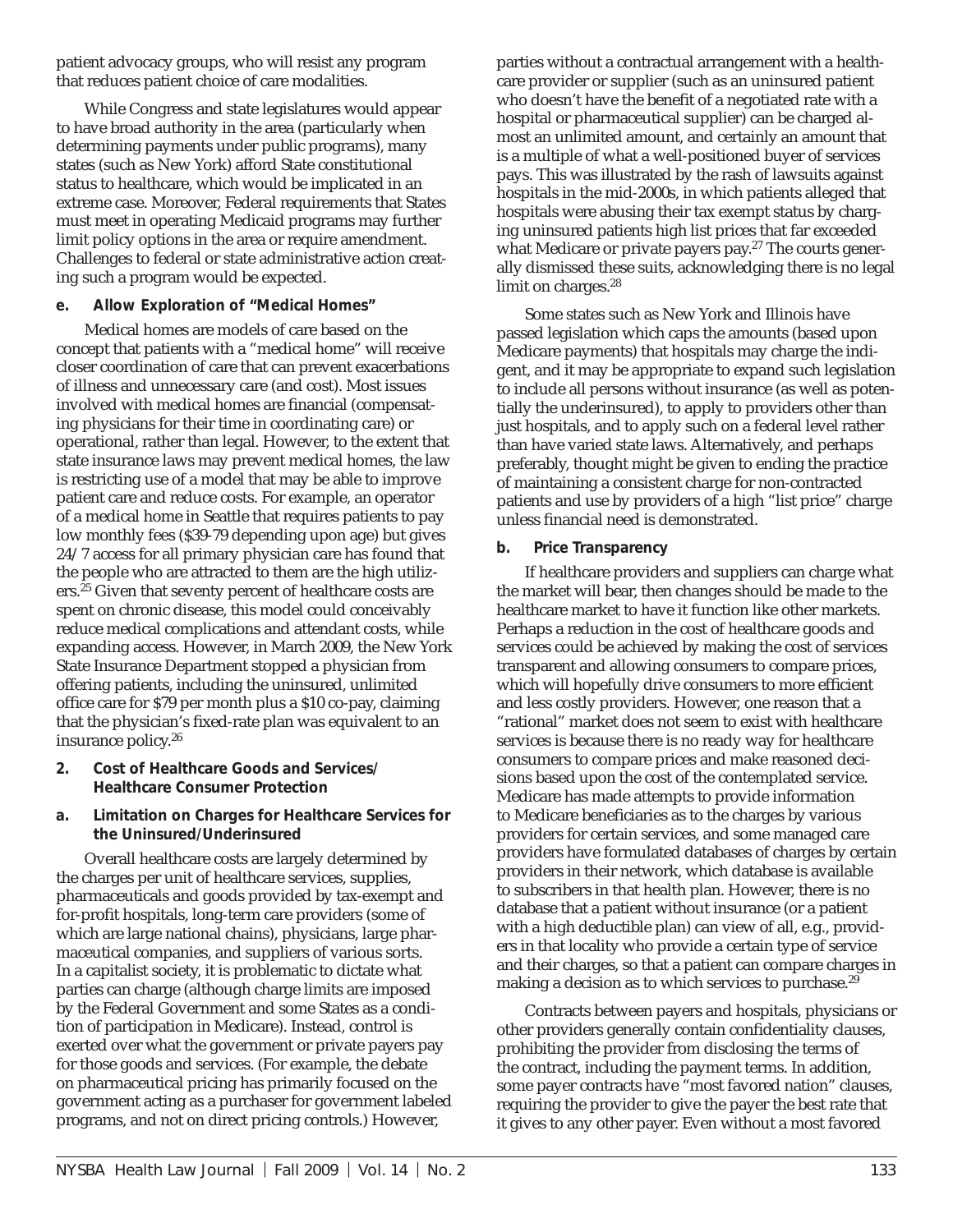nation clause, providers are generally concerned that a payer that is aware that a lower price was offered to another plan will use such as a reason to reduce payment to the provider. Therefore, any provider who lists its charges and who has any payer contracts would be unlikely to list less than (a) the provider's charges (which for most hospitals are unrealistic) or (b) the highest rate allowed under any of the provider's managed care contracts, to avoid any of its payers from attempting to negotiate a lower rate based on the lower "transparent rate." Congress could increase transparency by requiring that providers have available (e.g., on their websites) published prices for individual patients (i.e., those not covered by a third party payer). This would allow individuals to know and make decisions based on cost before a service is rendered.

Antitrust issues may also arise from making healthcare prices "transparent," as competitors' prices would be viewable by others, and competing providers may adjust their prices either to undercut their competitors, or to seek additional reimbursement if competitors' negotiated rates with payers are higher. Federal legislation exempting providers who post price information from antitrust liability may encourage such transparency.

**c. Determine Which Goods and Services Should Not Be Compensated at Current Prices or Compensated at All**

Although Medicare has done much to reduce inequality of payments among providers (e.g., tying fees for surgery at ambulatory surgery centers to those paid to hospitals), some disparities still exist. In addition, there may be some services that are no more effective than a clinically equivalent service that is less expensive. If such determination is made (through a comparative effectiveness study), consideration should be given to payment by Medicare based on the "value" of that service, i.e., its clinical effectiveness. Lastly, federal law has already determined that situations exist where payment should not be made at all (e.g., for services referred by physicians to entities in which they have an ownership interest in violation of the Stark law), and it may be appropriate to review whether other such situations also exist, e.g., radiation oncology provided by urologists who refer and treat the patient.

## **d. Statewide and Regional Health Planning**

Many states have used (and some continue to use) public allocation processes such as certificate of need (CON) laws to limit overutilization of tests and procedures by controlling the number of facilities and providers able to provide such. Although these laws have been repealed in many states, they can indeed be effective, as illustrated by the difference between New York and New Jersey in the number of ambulatory surgery centers (ASCs) in each state (New York requires certificate of need approval for establishment of ASCs, whereas New Jersey does not).<sup>30</sup> Similarly, centralized planning and CON laws may also be utilized to allow certain "high

need" hospitals, e.g., those serving a disproportionate share of the medically underserved, to obtain certain services that may not be approved for provision by other, wealthier providers in that region.

**3. Efforts to Reduce Administrative Costs, Including Shareholder Returns, Costs of Processing and**  Administering Claims, Profits, Broker Costs and **Malpractice Costs**

There are a large number of administrative costs in the US healthcare system. Some estimates are that 31 percent of healthcare dollars are spent on administrative costs. Health administration costs total at least \$294.3 billion in the United States, or \$1,059 per capita, significantly more than other countries.31 These include the cost of processing and administering claims, shareholder returns, executive compensation, profits, broker cost, and malpractice costs. Advocates of single payer systems argue that substantial savings can be achieved through eliminating multiple parties from the financing system, $32$  and quote as support a recent Urban Institute report commissioned by New York State to study the costs associated with various models that may be considered to expand coverage.<sup>33</sup>

## **a. Malpractice Cost Reduction**

Malpractice costs also contribute to the problem of healthcare costs, although the extent of that contribution is a matter of contention between the attorneys who bring malpractice suits and the insurance companies that pay out on these claims. Even more expensive than the costs of defending and litigating malpractice cases, and paying out jury verdicts, are the costs associated with "defensive medicine," i.e., physicians ordering tests or performing procedures whose primary purpose is their value in defending the doctor against a claim of medical negligence. A 2006 study by PriceWaterhouse Coopers attributed up to ten percent of the insurance premium dollar as due to a combination of the cost of litigation and defensive medicine.34

If the federal government were to pass legislation restricting malpractice suits, a legal challenge might come in the form of the appropriate balance of state-federal power. Instead (or in addition to tort reform), an option could be removal of some of the most expensive malpractice cases (i.e., cases alleging brain injury in newborns) from the tort system through establishment of a compensation fund. There is both federal and state precedent for such action. In 1988, Congress passed the National Childhood Vaccine Injury Act of 196 (Public Law 99-660), creating the National Vaccine Injury Compensation Program (VICP). The VICP was established because of numerous lawsuits alleging injuries to children from vaccines, and the difficulty in obtaining insurance by vaccine manufacturers. The VICP is a no-fault alternative to the traditional tort system for resolving vaccine injury claims that provides compensation to people found to be injured by certain vaccines. Individuals who believe that they have been injured by a covered vaccine can file a claim against the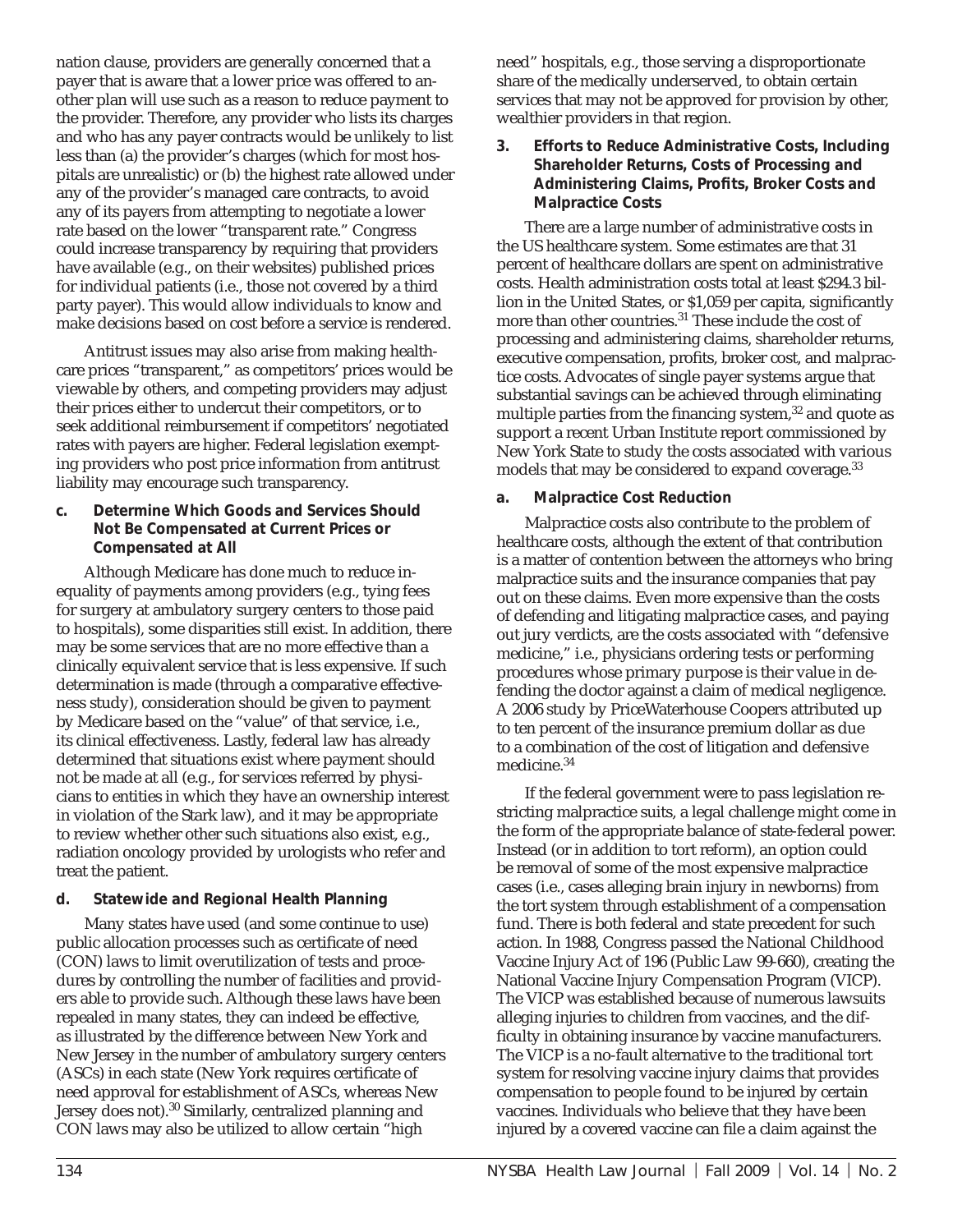US Department of Health and Human Services in the U.S. Court of Federal Claims, seeking compensation from the Vaccine Trust Fund. If found eligible, claimants can recover compensation for related medical and rehabilitative expenses, and in certain cases, may be awarded funds for pain and suffering and future lost earnings. More than 1,500 people have been paid, with awards averaging over \$800,000. Although an individual who is dissatisfied with the award may reject it and file a lawsuit in state or federal court, very few lawsuits have been filed since the program began.

State precedent also exists for special compensation funds. In response to increasing costs of claims against medical providers and medical malpractice insurance in the late 1980s, Virginia and Florida both created funds to compensate families whose babies are born with neurological impairments. Brain damaged baby claims were singled out because of the large awards that can result from these claims. A family that receives compensation from these funds does so in lieu of malpractice litigation. A family may receive compensation for medical, rehabilitative and custodial care, special equipment or facilities, and related travel, except to the extent these expenses have already been paid by insurance. Lost earnings are also available, although limited in Florida. In Virginia, the Workers' Compensation Commission determines eligibility; in Florida, the State Management Department assigns an administrative law judge to resolve claims. In both states, annual assessments from physicians and hospitals capitalize the funds, both of which are currently actuarially sound.

Other malpractice reform initiatives could include increased disciplinary sanctions tied to a pattern of unexpected adverse outcomes, improved credentialing and licensing programs, and/or limiting certain forms of damages and mandating binding arbitration. A federal statute would likely be constitutional under the Commerce Clause.35 State laws are subject to State constitutional law challenges.

#### **b. Payer Cost Limitations as a Percentage of Premiums**

Some administrative costs are inevitable, but there are a number of methods that have been tried or considered in attempts to reduce administrative costs from the healthcare system. Some states require managed care companies to spend a minimum defined percentage of their revenue on medical care/costs rather than overhead and profits, although in some states the requirements are that managed care companies must spend as little as 60% of the premium paid by policyholders on medical costs. Although disliked by the managed care companies, these have generally not been challenged. However, such minimum percentage expenditure requirements may only increase the incentive to maximize premiums, and thereby, profit.

#### c. A Single Claims Adjudicator/Claims efficiency

Another option to substantially reduce administrative costs of administering the healthcare claims and payment system is to change the claims administration system. In the present system, the same entities responsible for paying claims are responsible to make decisions as to whether the claims should be paid. A number of class action lawsuits have alleged that health plans delay and deny payment, through deeming claims not properly "authorized," care not "medically necessary," losing claims, and the like. A proposal from late  $2007^{36}$  suggested formation of a unified health claim clearinghouse system to separate approval and payment of claims from the ownership of premium cash pools. This proposal would create an independent and electronic healthcare clearinghouse to coordinate the approval of and payment for covered services, and avoid the conflict that payers presently have in trying to maximize profits by denying claims and delaying payment. Given that Medicare's administrative costs are roughly 5-6 percent, whereas private payers' administrative costs fall between 8.9 and 16.7 percent (which does not include provider costs, which are substantial), 37 a proposal to restructure administration of claims payment to a system similar to Medicare could allow for substantial savings (although some of Medicare's administrative costs are expensed elsewhere in the federal budget<sup>38</sup>). Congress could pass such legislation under the Commerce Clause or potentially its spending power,  $39$  which should give authority against legal challenges by health insurers related to the displacement of part of their functions to an independent entity, and removal of their control of claims (a vast pool of money).

Other action can also be taken to reduce administrative overhead that is short of a single claim adjudicator, but that provides for more efficiency than the current decentralized system whose requirements vary depending upon the particular payer. Although HIPAA's administrative simplification requirements and the Medicare National Provider Number (NPI) have helped somewhat to decrease the administrative burden on providers and patients, much more remains to be done. For example, (i) benefit packages could be standardized, so that a provider does not have to ascertain whether a patient has 20 or 24 physical therapy visits and a \$10 or \$20 co-pay, (ii) payers could be required to set up electronic portals allowing providers to electronically check patient eligibility and benefits on a 24 hour basis, (iii) payers could be required to provide subscribers with ID cards that can be electronically "swiped" at a providers' office with connectivity to a payer's system, (iv) payers could be required to use a standard claims forms and codes. In fact, two states (Colorado and Texas) have mandated the use of standardized health insurance identification cards. $40$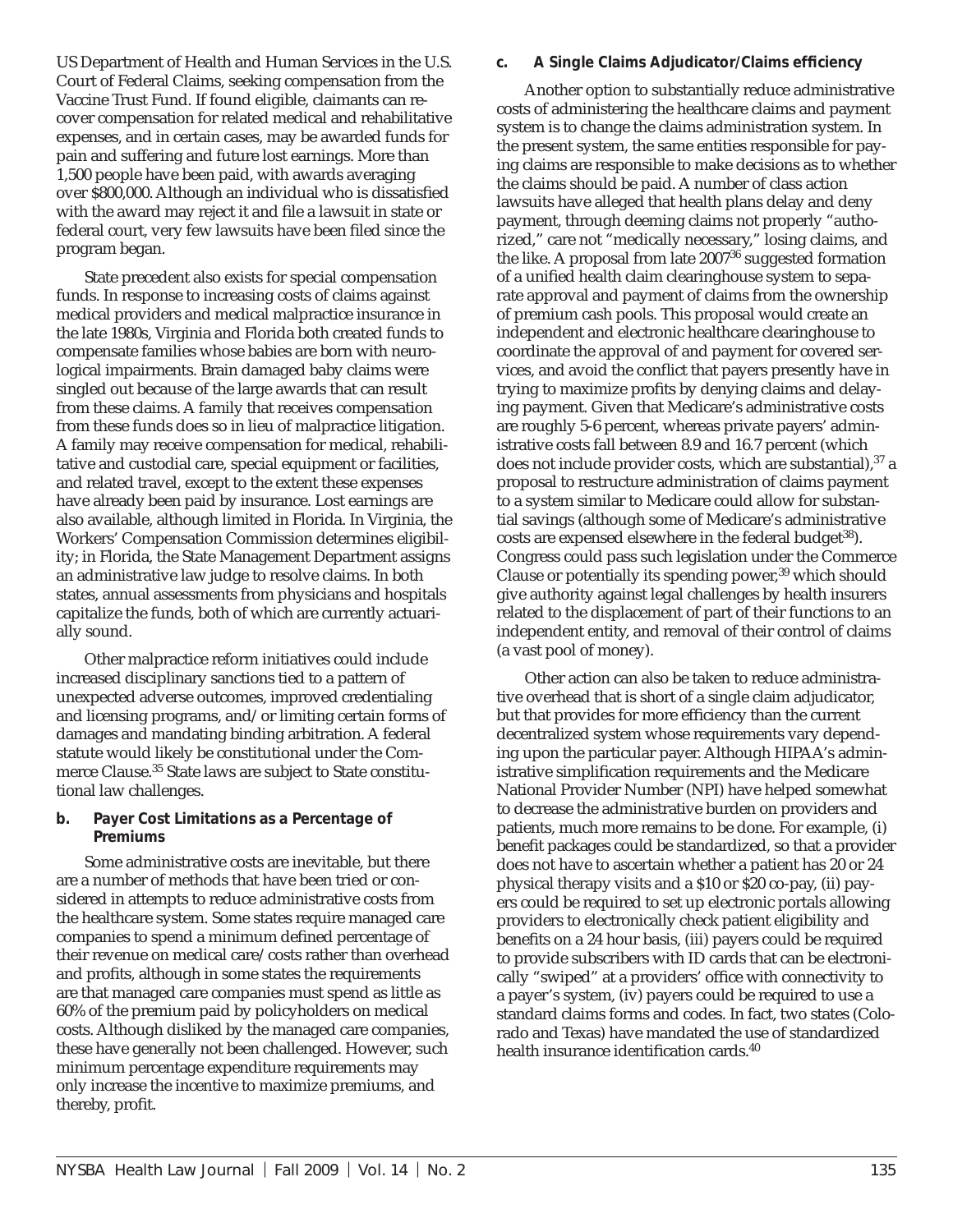#### **d. Use of Standard Managed Care Contract Provider/Payer Interaction Terms**

One reason that Medicare's administrative costs may be lower is because it does not negotiate separate contract terms with its providers; the terms are uniformly prescribed in regulation and policy manuals. In contrast, commercial payers and providers expend enormous amounts of time and money negotiating contracts terms, such as coordination of benefit provisions, clams submission time periods and authorization requirements. Providers' need to comply with multiple inconsistent plan provisions is burdensome and costly. One way to reduce administrative costs for both plans and providers, with no effect on quality or access, may be to enlist government to promote equitable routine provisions in provider-payer contracts.

## **e. Regulatory Reform**

Lastly, the regulatory burdens on healthcare providers increase costs for healthcare services. Hospitals and healthcare providers are among the most highly regulated of businesses in the United States. Both federal and state laws and regulations contain myriad requirements regulating every area of a hospital's practice, from how it can compensate its physicians, to the type of staff it must have, to how many hours its nurses can work. Although some degree of regulation is clearly necessary, overregulation imposes layers of cost on an already expensive area. HIPAA, with the confusion as to whether providers are releasing too much or not enough information, is an example. News reports of families believing their loved ones have died because the hospital staff were concerned about releasing information about the patient's transfer, demonstrate the confusion and questionable benefit of portions of this law.

Although excessive regulation can be beneficial to lawyers who practice in the field (as no one else can keep track of the regulations), the bar asks Congress to be wary of passing additional legislation and regulations imposing burdens on healthcare providers, which burdens simply add to the cost of the healthcare system. Congress may consider a cost benefit analysis be mandated before each new regulation is passed, and that the cost-benefit analysis be repeated after implementation to determine if the regulation is working as desired. It is interesting that part of the extensive regulation has come about as a punitive set of mechanisms to counteract the perverse incentives in the system that reward utilization. It has been estimated that at least three percent of healthcare claims are based upon fraud.41 Revision of payment incentives to pay for efficient and effective health improvement, rather than units of service, may be most effective in reducing "fraud" in the system.

On the other hand, although regulation of providers is myriad, regulation of other parties in the healthcare system may be appropriate for review and enhancement, including, e.g., requirements that payers implement

claims efficiencies such as setting up electronic portals allowing providers to electronically check subscriber/patient eligibility and benefits twenty four hours a day, and use a standard claims form and codes.

#### **C.** Reducing Political Influence in Making Healthcare **Costs Decisions**

Healthcare is a segment of the economy in which multiple players attempt to profit, from pharmaceutical companies and managed care companies to medical device manufacturers and durable medical equipment manufacturers, to hospitals and physicians. Although a part of capitalism, the desire to protect profit has caused various constituencies to attempt to avoid regulation or cost containment, often though political means, resulting in decisions skewed by politics, and the use of "healthcare dollars" on lobbying activities. One of the mechanisms that has been used in other political arenas to attempt to remove decisionmaking from the political process has been appointment of a neutral commission or body to make certain decisions. Recent examples include the federal base closing commission, and the New York State Commission on Health Care Facilities in the 21st Century (the "Berger Commission") used by New York State to make recommendations on closing hospitals in New York State.<sup>42</sup>

A number of challenges were brought by governors and senators in states containing bases recommended for closure or realignment by BRAC. Similar challenges had been raised under the 1990 BRAC Act. In these challenges, the US Supreme Court precluded judicial review under the Administrative Procedure Act of the President's discretionary decisions to close certain military installations, noting "longstanding authority holds that such review is not available when the statute in question commits the decision to the discretion of the President."43

It may be most effective to follow a similar process in the healthcare field to make decisions as to, e.g., funding or reimbursement.

## **D. Conclusion**

In summary, changing the incentives that drive up healthcare costs requires consideration of changes in the law to (among other things): (i) allow incentives to be used as a part of wellness and disease management programs, (ii) promote use of clinical guidelines, (iii) allow providers (including hospitals) to refuse to participate in (and discontinue if appropriate) non-beneficial treatment after a process including family discussion and ethics committee review, (iv) allow hospitals to act as "accountable care organizations" and reward non-employed physicians based upon achievement of defined quality measures, (v) tie hospital charges to the uninsured to Medicare rates, (vi) reduce malpractice costs, (vii) require that cost implications be considered prior to further regulation of providers, and (viii) allow exploration of medical homes without restrictions of state insurance laws. Other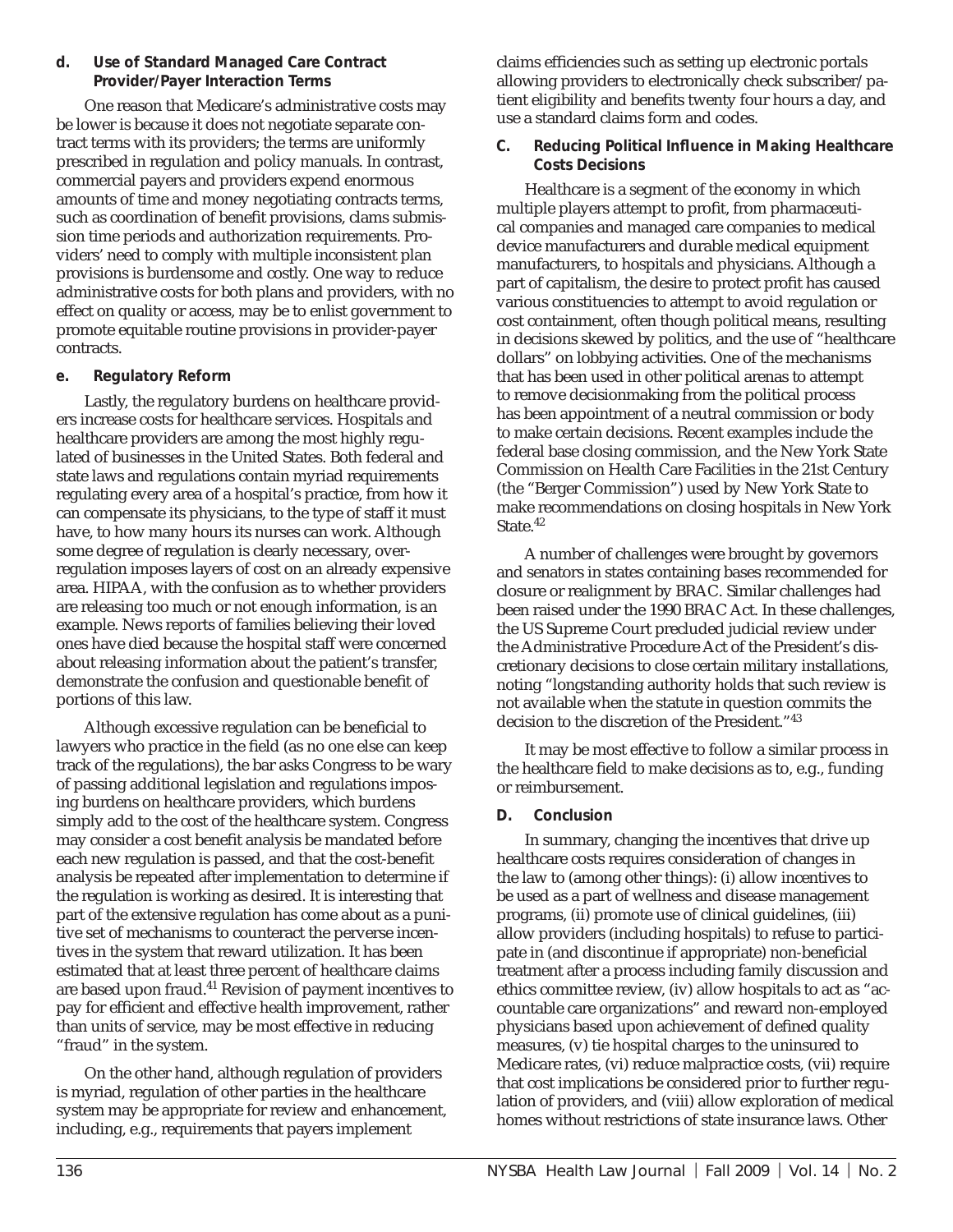actions that can be taken that may involve legal action (but not necessarily a change in the law) include setting up a healthcare claims processing clearinghouse to reduce administrative costs involved in processing healthcare claims, prescribing uniform terms in provider-payer contracts, and appointing a neutral commission or body to make certain healthcare costs decisions and reduce the political influence on cost decision making. To the extent that the healthcare bar can be of service it is ready to do so. The bar calls on its members, Congress and all members of the extended healthcare community (including patients, payers, and providers/suppliers) to work together and put aside self-interest to decrease healthcare costs and strengthen our healthcare system.

#### **Endnotes**

- 1. Congressional Budget Office, The Long-Term Outlook for Healthcare Spending (November 2007).
- 2. The Fiscal Survey of States, December 2007, National Governors Association, National Association of State Budget Officers.
- 3. *Id*.
- 4. The Kaiser Family Foundation and Health Research and Educational Trust, Employer Health Benefits, 2007 Summary of *Findings* (2007).
- 5. David U. Himmelstein et al., *Medical Bankruptcy in the United States, 2007: Results of a National Study,* THE AMERICAN JOURNAL OF MEDICINE (2009), http://pnhp.org/new\_bankruptcy\_study/ Bankruptcy-2009.pdf.
- 6. National Coalition on Health Care, *Health Care Quality, 2009* (2009).
- 7. As cited in the Commonwealth Fund's July 2009 Issue Brief, "How Health Care Reform Can Lower the Costs of Insurance Administration," by Collins, et al., the costs of broker commissions alone in the small-group market, where brokers play a key role in identifying pertinent insurance policies, run from 4 percent to 11 percent of premiums.
- 8. Richard Hillestad et al., *Can Electronic Medical Record Systems Transform Health Care? Potential Health Benefi ts, Savings, and Cost*, 24(5) HEALTH AFFAIRS 1103 (2005).
- 9. John E. Wennberg et al., *Tracking the Care of Patients with Severe Chronic Illness*, DARTMOUTH ATLAS OF HEALTH CARE (2008).
- 10. *See* 71 Fed. Reg. 239 (Dec. 13, 2006); *see also* 26 C.F.R.§ 54 (for the IRS regulations); 29 C.F.R § 2590 (for the Employee Benefits Security Administration regulations); 45 C.F.R § 146 (for the CMS regulations). The reward for the wellness program, coupled with the reward for other wellness programs, may not exceed 20 percent of the cost of the employee-only coverage under the plan. A reward can be in the form of a discount or rebate of a premium or contribution, a wavier of all or part of a cost-sharing mechanism (such as deductibles, copayments or coinsurance), the absence of a surcharge, or the value of a benefit that would otherwise not be provided under the plan.
- 11. Mexico's Oportunidades program offers families a monthly payment, free or low-price medical services, and scholarships in exchange for their participation in health, nutrition and education programs. *See* Theresa Braine, *Reaching Mexico's Poorest*, BULLETIN OF THE WORLD HEALTH ORGANIZATION (2009).
- 12. Employer Health Benefits, 2007 Annual Survey, Kaiser Family Foundation, 2007-09-11.
- 13. *See* Special Advisory Bulletin on Offering Gifts and Other Inducements to Beneficiaries, 67 Fed. Reg. 55855 (August 30, 2002); *see also* Op. OIG No. 02-14 (2002).
- 14. Melinda Beeuwkes Buntin & Haiden Huskamp, *What Is Known*  About the Economics of End-of-Life Care for Medicare Beneficiaries? THE GERONTOLOGIST 42:40-408 (2002), http://gerontologist. gerontologyjournals.org/cgi/content/abstract/42/suppl\_3/40.
- 15. A recent case in NJ, *Betancourt v. Trinitas Hosp*., Docket No. C-12-09, Superior Court of New Jersey, March 4, 2009, illustrated the need for recognition of healthcare providers' rights not to participate in non-beneficial care, which the court stated was an issue of first impression in New Jersey, did not recognize such, and appointed as decision-maker the patient's daughter, who desired continued maximal efforts in a patient for whom physicians agreed care was non-beneficial (and who had also indicated intent to bring a lawsuit against the hospital and therefore had another potential motive for delaying the patient's demise).
- 16. COBRA, at 29 U.S.C. § 1162 *et seq*., was enacted in 1986 (effective 1986) as an amendment to ERISA.
- 17. Atul Gawande, *The Cost Conundrum: What a Texas Town Can Teach Us About Health Care*, THE NEW YORKER, July 1, 2009.
- 18. 73 Fed. Reg. 38502 (July 7, 2008).
- 19. See December 12, 2008 letter by Alice G. Gosfield and Associates, P.C.
- 20. Donald H. Romano, *A Fresh Look at the CMP Statute: It May Not Be as Proscriptive for Gainsharing Arrangements as the OIG Believes,*  HEALTH LAWYERS WEEKLY (2009), http://www.arentfox.com/ email/romano/Don%20Romano%20HLW\_article.pdf.
- 21. Congressional Budget Office, *Research on the Comparative Effectiveness of Medical Treatments* (2007).
- 22. Kalipso Chalkidou et al., *Comparative Effectiveness Research and Evidence-Based Health Policy: Experience From Four Countries*, 87(2) THE MILBANK QUARTERLY 339 (2009).
- 23. Chronic Lyme disease is a situation in which patients suffer ill effects after a tick bite for months or years, and the guidelines allowing antibiotics for only 30 days are based on a conclusion that the spirochete that carries the disease does not live in the body long-term.
- 24. Kalipso Chalkidou et al., *Comparative Effectiveness Research and Evidence-Based Health Policy: Experience From Four Countries*, 87(2) THE MILBANK QUARTERLY 339 (2009).
- 25. John Commins, *Direct Medical Home Offers Healthcare Without Insurers*, HEALTHLEADERS MEDIA, July 13, 2009, http://www. healthleadersmedia.com/content/235830/topic/WS\_HLM2\_ PHY/Direct-Medical-Home-Offers-Healthcare-Without-Insurers. html.
- 26. VOSIZNEIAS, STATE BUREAUCRATS FIGHT DOCTORS' \$79 FLAT FEE FOR UNINSURED, (2009), http://www.vosizneias. com/28392/2009/03/04/new-york-ny-doctor-trying-to-helpuninsured-patients-with-annual-low-fee-is-being-fought-by-statebureaucrats.
- 27. *See, e.g., Galvan v. Northwestern Mem'l Hosp.*, 382 Ill.App.3d 259, 888 N.E.2d 529, 321 I. Dec. 10 (2008); *Cox v. Athens Reg'l Med. Ctr.*, 279 Ga.App. 586, 631 S.E.2d 792 (2006); *Pitts v. Phoebe Putney Mem'l Hosp.*, 279 Ga.App. 637, 631 S.E.2d 830, *cert. denied* October 16, 2006; *Urquhart v. Manatee Mem'l Hosp.*, 2007 WL 781738 (M.D.Fla. (2007); *Colomar v. Mercy Hosp. & Catholic Health E*., 461 F. Supp.2d 1265 (S.D. Fla. 2006).
- 28. Physicians also typically have a list of charges, which also are used as the basis for payment by patients whose insurance doesn't contract with that physician, at all or for a particular service. Physicians and other providers who participate with a third party payer (and are part of that payer's network) get paid either according to that payer's fee schedule, or a negotiated rate.
- 29. Complicating the lack of a database of local providers and their charges is the fact that the issue of "quality" is also important in medical care, and considered in choice of a health care provider. Consumers now have significantly more quality information than ever before with the various "Compare" databases from Medicare